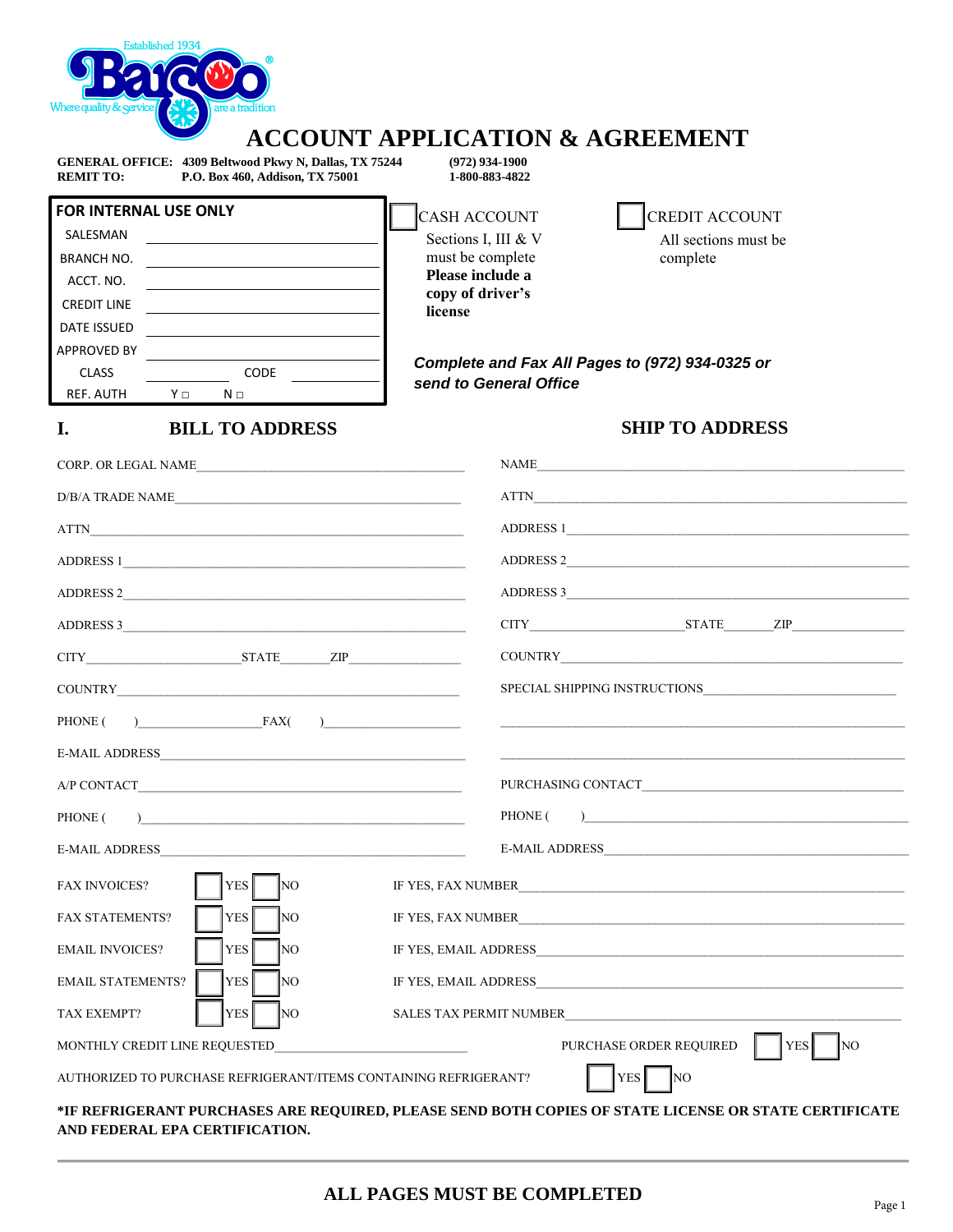| <b>II.</b> BUILDING: OWNED       | LEASED                                                                                                                                                                                                                                                                                                                                                                                                                     |                                                                                                                                                                                                                                                                                                                                                                                                                                                                                                                                                                                                                                                                                                                                                                                                                                                                                                                                                                                                                                                                                                                                                                                                                                                                                                                                                                                                                                                                                                                                                                                                                                    |                        |                                                                                                                                                                                                                                                                                                                                                                                                                                                                                                                                                                                                                                                                                                                                                                                                                                                                      |
|----------------------------------|----------------------------------------------------------------------------------------------------------------------------------------------------------------------------------------------------------------------------------------------------------------------------------------------------------------------------------------------------------------------------------------------------------------------------|------------------------------------------------------------------------------------------------------------------------------------------------------------------------------------------------------------------------------------------------------------------------------------------------------------------------------------------------------------------------------------------------------------------------------------------------------------------------------------------------------------------------------------------------------------------------------------------------------------------------------------------------------------------------------------------------------------------------------------------------------------------------------------------------------------------------------------------------------------------------------------------------------------------------------------------------------------------------------------------------------------------------------------------------------------------------------------------------------------------------------------------------------------------------------------------------------------------------------------------------------------------------------------------------------------------------------------------------------------------------------------------------------------------------------------------------------------------------------------------------------------------------------------------------------------------------------------------------------------------------------------|------------------------|----------------------------------------------------------------------------------------------------------------------------------------------------------------------------------------------------------------------------------------------------------------------------------------------------------------------------------------------------------------------------------------------------------------------------------------------------------------------------------------------------------------------------------------------------------------------------------------------------------------------------------------------------------------------------------------------------------------------------------------------------------------------------------------------------------------------------------------------------------------------|
|                                  |                                                                                                                                                                                                                                                                                                                                                                                                                            |                                                                                                                                                                                                                                                                                                                                                                                                                                                                                                                                                                                                                                                                                                                                                                                                                                                                                                                                                                                                                                                                                                                                                                                                                                                                                                                                                                                                                                                                                                                                                                                                                                    |                        |                                                                                                                                                                                                                                                                                                                                                                                                                                                                                                                                                                                                                                                                                                                                                                                                                                                                      |
|                                  |                                                                                                                                                                                                                                                                                                                                                                                                                            |                                                                                                                                                                                                                                                                                                                                                                                                                                                                                                                                                                                                                                                                                                                                                                                                                                                                                                                                                                                                                                                                                                                                                                                                                                                                                                                                                                                                                                                                                                                                                                                                                                    |                        |                                                                                                                                                                                                                                                                                                                                                                                                                                                                                                                                                                                                                                                                                                                                                                                                                                                                      |
| <b>BANK AND TRADE REFERENCES</b> |                                                                                                                                                                                                                                                                                                                                                                                                                            |                                                                                                                                                                                                                                                                                                                                                                                                                                                                                                                                                                                                                                                                                                                                                                                                                                                                                                                                                                                                                                                                                                                                                                                                                                                                                                                                                                                                                                                                                                                                                                                                                                    |                        |                                                                                                                                                                                                                                                                                                                                                                                                                                                                                                                                                                                                                                                                                                                                                                                                                                                                      |
|                                  |                                                                                                                                                                                                                                                                                                                                                                                                                            | LIST 3 MAJOR TRADE OR PERSONAL REFERENCES AND BANK REFERENCES WITH ACCOUNT NUMBERS                                                                                                                                                                                                                                                                                                                                                                                                                                                                                                                                                                                                                                                                                                                                                                                                                                                                                                                                                                                                                                                                                                                                                                                                                                                                                                                                                                                                                                                                                                                                                 |                        |                                                                                                                                                                                                                                                                                                                                                                                                                                                                                                                                                                                                                                                                                                                                                                                                                                                                      |
| <b>BANK NAME</b>                 | <b>ADDRESS</b>                                                                                                                                                                                                                                                                                                                                                                                                             | <b>OFFICER</b>                                                                                                                                                                                                                                                                                                                                                                                                                                                                                                                                                                                                                                                                                                                                                                                                                                                                                                                                                                                                                                                                                                                                                                                                                                                                                                                                                                                                                                                                                                                                                                                                                     | ACCT#                  | PHONE#                                                                                                                                                                                                                                                                                                                                                                                                                                                                                                                                                                                                                                                                                                                                                                                                                                                               |
| ACCOUNT.                         |                                                                                                                                                                                                                                                                                                                                                                                                                            | I (WE) HEREBY AUTHORIZE THE BANK AND CREDITORS TO RELEASE ANY INFORMATION NEEDED BY BARSCO, INC. TO ESTABLISH OUR                                                                                                                                                                                                                                                                                                                                                                                                                                                                                                                                                                                                                                                                                                                                                                                                                                                                                                                                                                                                                                                                                                                                                                                                                                                                                                                                                                                                                                                                                                                  |                        |                                                                                                                                                                                                                                                                                                                                                                                                                                                                                                                                                                                                                                                                                                                                                                                                                                                                      |
|                                  |                                                                                                                                                                                                                                                                                                                                                                                                                            |                                                                                                                                                                                                                                                                                                                                                                                                                                                                                                                                                                                                                                                                                                                                                                                                                                                                                                                                                                                                                                                                                                                                                                                                                                                                                                                                                                                                                                                                                                                                                                                                                                    |                        |                                                                                                                                                                                                                                                                                                                                                                                                                                                                                                                                                                                                                                                                                                                                                                                                                                                                      |
| NAME                             | <b>COMPLETE ADDRESS</b>                                                                                                                                                                                                                                                                                                                                                                                                    |                                                                                                                                                                                                                                                                                                                                                                                                                                                                                                                                                                                                                                                                                                                                                                                                                                                                                                                                                                                                                                                                                                                                                                                                                                                                                                                                                                                                                                                                                                                                                                                                                                    | ACCOUNT#               | PHONE#                                                                                                                                                                                                                                                                                                                                                                                                                                                                                                                                                                                                                                                                                                                                                                                                                                                               |
|                                  |                                                                                                                                                                                                                                                                                                                                                                                                                            | $\frac{1}{2}$                                                                                                                                                                                                                                                                                                                                                                                                                                                                                                                                                                                                                                                                                                                                                                                                                                                                                                                                                                                                                                                                                                                                                                                                                                                                                                                                                                                                                                                                                                                                                                                                                      |                        |                                                                                                                                                                                                                                                                                                                                                                                                                                                                                                                                                                                                                                                                                                                                                                                                                                                                      |
|                                  |                                                                                                                                                                                                                                                                                                                                                                                                                            | 2)                                                                                                                                                                                                                                                                                                                                                                                                                                                                                                                                                                                                                                                                                                                                                                                                                                                                                                                                                                                                                                                                                                                                                                                                                                                                                                                                                                                                                                                                                                                                                                                                                                 |                        |                                                                                                                                                                                                                                                                                                                                                                                                                                                                                                                                                                                                                                                                                                                                                                                                                                                                      |
|                                  |                                                                                                                                                                                                                                                                                                                                                                                                                            | $\sim$ 3) and the set of the set of the set of the set of the set of the set of the set of the set of the set of the set of the set of the set of the set of the set of the set of the set of the set of the set of the set of<br>$4)$ and $4)$ and $4)$ and $4)$ and $4)$ and $4)$ and $4)$ and $4)$ and $4)$ and $4)$ and $4)$ and $4)$ and $4)$ and $4)$ and $4)$ and $4)$ and $4)$ and $4)$ and $4)$ and $4)$ and $4)$ and $4)$ and $4)$ and $4)$ and $4)$                                                                                                                                                                                                                                                                                                                                                                                                                                                                                                                                                                                                                                                                                                                                                                                                                                                                                                                                                                                                                                                                                                                                                                     |                        |                                                                                                                                                                                                                                                                                                                                                                                                                                                                                                                                                                                                                                                                                                                                                                                                                                                                      |
|                                  |                                                                                                                                                                                                                                                                                                                                                                                                                            |                                                                                                                                                                                                                                                                                                                                                                                                                                                                                                                                                                                                                                                                                                                                                                                                                                                                                                                                                                                                                                                                                                                                                                                                                                                                                                                                                                                                                                                                                                                                                                                                                                    |                        |                                                                                                                                                                                                                                                                                                                                                                                                                                                                                                                                                                                                                                                                                                                                                                                                                                                                      |
| Ш.                               |                                                                                                                                                                                                                                                                                                                                                                                                                            | TYPE OF ENTITY (CIRCLE ONE) PROPRIETORSHIP PARTNERSHIP CORPORATION<br>Must complete the following information for all partners or an Individual Proprietor.                                                                                                                                                                                                                                                                                                                                                                                                                                                                                                                                                                                                                                                                                                                                                                                                                                                                                                                                                                                                                                                                                                                                                                                                                                                                                                                                                                                                                                                                        |                        |                                                                                                                                                                                                                                                                                                                                                                                                                                                                                                                                                                                                                                                                                                                                                                                                                                                                      |
|                                  | $\label{eq:1} \text{NAME} \ \& \ \text{TIME} \_\text{2} \_\text{3} \_\text{3} \_\text{5} \_\text{6} \_\text{7} \_\text{8} \_\text{9} \_\text{1} \_\text{1} \_\text{1} \_\text{1} \_\text{2} \_\text{3} \_\text{1} \_\text{1} \_\text{2} \_\text{3} \_\text{1} \_\text{1} \_\text{2} \_\text{3} \_\text{1} \_\text{1} \_\text{2} \_\text{3} \_\text{4} \_\text{5} \_\text{6} \_\text{7} \_\text{8} \_\text{9} \_\text{1} \$ |                                                                                                                                                                                                                                                                                                                                                                                                                                                                                                                                                                                                                                                                                                                                                                                                                                                                                                                                                                                                                                                                                                                                                                                                                                                                                                                                                                                                                                                                                                                                                                                                                                    |                        |                                                                                                                                                                                                                                                                                                                                                                                                                                                                                                                                                                                                                                                                                                                                                                                                                                                                      |
|                                  |                                                                                                                                                                                                                                                                                                                                                                                                                            |                                                                                                                                                                                                                                                                                                                                                                                                                                                                                                                                                                                                                                                                                                                                                                                                                                                                                                                                                                                                                                                                                                                                                                                                                                                                                                                                                                                                                                                                                                                                                                                                                                    |                        |                                                                                                                                                                                                                                                                                                                                                                                                                                                                                                                                                                                                                                                                                                                                                                                                                                                                      |
|                                  |                                                                                                                                                                                                                                                                                                                                                                                                                            |                                                                                                                                                                                                                                                                                                                                                                                                                                                                                                                                                                                                                                                                                                                                                                                                                                                                                                                                                                                                                                                                                                                                                                                                                                                                                                                                                                                                                                                                                                                                                                                                                                    |                        |                                                                                                                                                                                                                                                                                                                                                                                                                                                                                                                                                                                                                                                                                                                                                                                                                                                                      |
|                                  | HOME PHONE NO. $\qquad \qquad$                                                                                                                                                                                                                                                                                                                                                                                             |                                                                                                                                                                                                                                                                                                                                                                                                                                                                                                                                                                                                                                                                                                                                                                                                                                                                                                                                                                                                                                                                                                                                                                                                                                                                                                                                                                                                                                                                                                                                                                                                                                    |                        | HOME PHONE NO. $\overline{\phantom{a}}$                                                                                                                                                                                                                                                                                                                                                                                                                                                                                                                                                                                                                                                                                                                                                                                                                              |
|                                  | SOC. SEC. NO.                                                                                                                                                                                                                                                                                                                                                                                                              |                                                                                                                                                                                                                                                                                                                                                                                                                                                                                                                                                                                                                                                                                                                                                                                                                                                                                                                                                                                                                                                                                                                                                                                                                                                                                                                                                                                                                                                                                                                                                                                                                                    |                        |                                                                                                                                                                                                                                                                                                                                                                                                                                                                                                                                                                                                                                                                                                                                                                                                                                                                      |
|                                  | DRIVERS LIC. NO.                                                                                                                                                                                                                                                                                                                                                                                                           |                                                                                                                                                                                                                                                                                                                                                                                                                                                                                                                                                                                                                                                                                                                                                                                                                                                                                                                                                                                                                                                                                                                                                                                                                                                                                                                                                                                                                                                                                                                                                                                                                                    |                        | DRIVERS LIC. NO.                                                                                                                                                                                                                                                                                                                                                                                                                                                                                                                                                                                                                                                                                                                                                                                                                                                     |
|                                  |                                                                                                                                                                                                                                                                                                                                                                                                                            | I (We), for and in consideration of you extending credit at my/our request to enterprise to the construction of your extending credit at my/our request to enterprise to the construction of you extending credit at my/our re                                                                                                                                                                                                                                                                                                                                                                                                                                                                                                                                                                                                                                                                                                                                                                                                                                                                                                                                                                                                                                                                                                                                                                                                                                                                                                                                                                                                     | <b>NAME OF COMPANY</b> | (Hereinafter referred to as the "Company"), hereby personally guarantee to BARSCO, Inc. payment of any obligation of the Company and I (We) hereby agree to bind<br>myself (ourselves) to pay you on demand any sum which may become due to you by the Company whenever the Company shall fail to pay the same. It is understood that<br>this guaranty shall be a continuing and irrevocable guaranty and indemnity for such indebtedness of the Company. I (We) hereby waive notice of default, non-payment<br>and notice thereof and consent to any modification or renewal of the credit agreement hereby guaranteed, and to all renewals of extension of credit. The Undersigned<br>guarantor agrees to pay, in the event the amount becomes delinquent and is turned over to any attorney for collection, attorney's fees, plus all attendant collection costs. |
| WITNESS SIGNATURE                | <u> 1989 - Jan James Barn, mars and de Brasil, mars and de Brasil, mars and de Brasil, mars and de Brasil, mars a</u>                                                                                                                                                                                                                                                                                                      |                                                                                                                                                                                                                                                                                                                                                                                                                                                                                                                                                                                                                                                                                                                                                                                                                                                                                                                                                                                                                                                                                                                                                                                                                                                                                                                                                                                                                                                                                                                                                                                                                                    |                        | GUARANTOR'S SIGNATURE                                                                                                                                                                                                                                                                                                                                                                                                                                                                                                                                                                                                                                                                                                                                                                                                                                                |
| WITNESS SIGNATURE                | $\begin{tabular}{c} DATE \end{tabular}$                                                                                                                                                                                                                                                                                                                                                                                    |                                                                                                                                                                                                                                                                                                                                                                                                                                                                                                                                                                                                                                                                                                                                                                                                                                                                                                                                                                                                                                                                                                                                                                                                                                                                                                                                                                                                                                                                                                                                                                                                                                    |                        | PRINT NAME                                                                                                                                                                                                                                                                                                                                                                                                                                                                                                                                                                                                                                                                                                                                                                                                                                                           |
|                                  | <u> 1989 - Johann Stein, mars an deus Frankryk (f. 1982)</u><br>DATE                                                                                                                                                                                                                                                                                                                                                       |                                                                                                                                                                                                                                                                                                                                                                                                                                                                                                                                                                                                                                                                                                                                                                                                                                                                                                                                                                                                                                                                                                                                                                                                                                                                                                                                                                                                                                                                                                                                                                                                                                    |                        | GUARANTOR'S SIGNATURE                                                                                                                                                                                                                                                                                                                                                                                                                                                                                                                                                                                                                                                                                                                                                                                                                                                |
|                                  |                                                                                                                                                                                                                                                                                                                                                                                                                            |                                                                                                                                                                                                                                                                                                                                                                                                                                                                                                                                                                                                                                                                                                                                                                                                                                                                                                                                                                                                                                                                                                                                                                                                                                                                                                                                                                                                                                                                                                                                                                                                                                    |                        | PRINT NAME                                                                                                                                                                                                                                                                                                                                                                                                                                                                                                                                                                                                                                                                                                                                                                                                                                                           |
| V.                               | following. The payment shall be made at the offices of BARSCO, Inc.<br>6. All new accounts will be shipped C.O.D. until credit is approved by the Credit Office.<br>by applicable laws, whichever is less from the due date until paid.<br>AS NOTED IN THIS ACCOUNT APPLICATION AND AGREEMENT.                                                                                                                             | <b>CONDITIONS FOR THE EXTENSION OF CREDIT AND PLACEMENT OF ORDERS</b><br>correct. Parties hereby agree that all purchases/orders made and fulfilled are subject to the following terms and conditions.<br>1. The Undersigned agrees that merchandise purchases on open account are subject to the following conditions: All invoices are due and payable on or before the $10th$ day of the month<br>2. The Undersigned purchaser agrees to pay a service charge of \$25.00 per check for all checks returned by their bank. Remittance to be paid by cash or cashier's check only.<br>4. The Undersigned agrees to notify BARSCO, Inc. by certified mail within 48 hours of any change of ownership of the business and further agrees to be liable for all purchases by subsequent<br>owner/operator should the Undersigned fail to comply with said notification. In the event that this guaranty is executed by more than one person, then, in such event the<br>liabilities and obligations of the Undersigned hereunder shall be joint and several and the relative words herein shall be read as if written in the plural.<br>5. The parties hereby acknowledge that the goods and/or services purchased from BARSCO, Inc. are not payable in installments, but are payable in full as stated herein.<br>7. The Undersigned purchaser agrees to pay in the event the account becomes past due by 5 days or more, the sum of one and one-half percent (1.5%) per month or maximum rate allowed<br>8. THE UNDERSIGNED HAS READ AND AGREED TO BARSCO'S "TERMS AND CONDITIONS OF SALE" FOR ALL ORDERS, WHETHER ORAL OR WRITTEN, |                        | For the purpose of obtaining Open Account Credit, as well as placement of orders with Barsco, I (We) agree to the following and state that all information is true and<br>3. The Undersigned purchaser agrees to pay, in the event the account becomes delinquent and is turned over to an attorney or agency for collection, attorney's fees, plus all attendant collection costs.                                                                                                                                                                                                                                                                                                                                                                                                                                                                                  |
|                                  |                                                                                                                                                                                                                                                                                                                                                                                                                            | OFFICER, OWNER, OR PARTNER(S) MUST SIGN                                                                                                                                                                                                                                                                                                                                                                                                                                                                                                                                                                                                                                                                                                                                                                                                                                                                                                                                                                                                                                                                                                                                                                                                                                                                                                                                                                                                                                                                                                                                                                                            |                        |                                                                                                                                                                                                                                                                                                                                                                                                                                                                                                                                                                                                                                                                                                                                                                                                                                                                      |
|                                  |                                                                                                                                                                                                                                                                                                                                                                                                                            | SIGNATURE <b>Example 2018</b> The contract of the contract of the contract of the contract of the contract of the contract of the contract of the contract of the contract of the contract of the contract of the contract of the c                                                                                                                                                                                                                                                                                                                                                                                                                                                                                                                                                                                                                                                                                                                                                                                                                                                                                                                                                                                                                                                                                                                                                                                                                                                                                                                                                                                                |                        | $\overline{\text{DATE}}$                                                                                                                                                                                                                                                                                                                                                                                                                                                                                                                                                                                                                                                                                                                                                                                                                                             |

| PRINT NAME & TITLE |      |
|--------------------|------|
| <b>SIGNATURE</b>   | DATI |
| PRINT NAME & TITLE |      |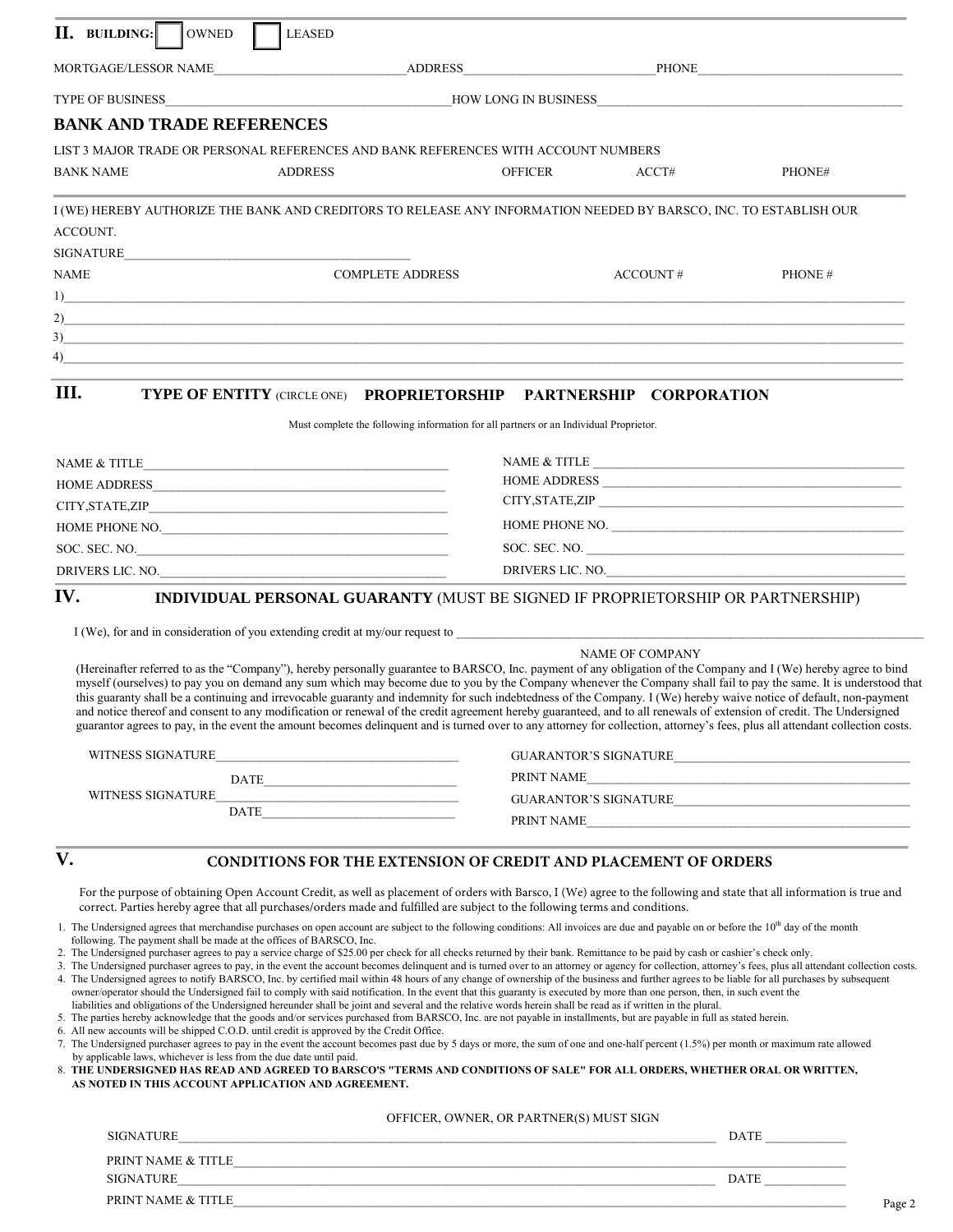## **Terms and Conditions of Sale**

#### **Exclusive Terms:**

All sales, whether on credit or for cash, of goods ("Goods") by Barsco as seller to Applicant as buyer ("Buyer") are made on the following terms and conditions. Unless otherwise agreed by both parties in writing, no additional, different, or conflicting term in any purchase order or other document shall become part of the agreement between the parties.

#### **Payment and Credit Terms:**

Buyer agrees to pay all invoices when due, in accordance with credit terms established by Barsco from time to time. Buyer agrees to pay a service charge on overdue balances at an annual rate equal to the greater of 18% or the maximum rate allowed by law, together with costs and reasonable attorneys' fees incurred by Barsco in collecting any amounts owed by buyer. Barsco may increase, decrease or cancel Buyer's credit limit, at any time without notice for any reason, at the sole discretion of Barsco. In the event that the financial condition of Buyer becomes unsatisfactory, as determined by Barsco at its sole discretion, Barsco may, at its option and by written notice, require full or partial cash payment in advance or cancel any order in whole or in part.

#### **Prices; Taxes; Quotations and Specifications:**

All quotations and price lists are subject to change without notice. All orders, whether or not submitted pursuant to a quotation, are subject to acceptance by Barsco and shall be on the terms set forth herein. Prices do not include manufacturer's sale, use, excise or similar taxes, charges or duties, and the amount of any such taxes that Barsco is required to pay or collect will be invoiced to Buyer. All specifications for goods are subject to change without notice.

#### **Delivery; Risk of Loss; Title:**

Unless otherwise agreed in writing, delivery of Goods shall be F.O.B. origin. Any delivery date quoted by Barsco is its best estimate of lead-time as of the date of quotation and is subject to change without notice. Risk of loss shall pass to Buyer upon the earlier delivery to Buyer or tender of the Goods to the carrier. Barsco shall retain, and Buyer hereby grants to Barsco, a security interest in any product sold by Barsco hereunder until payment in full is received.

#### **Cancellation, Modification, Suspension:**

No order may be cancelled, modified, suspended, or delayed, except with the prior written consent of Barsco. Barsco may consent, or refuse to consent, at its sole discretion, and may condition such consent on terms that will fully indemnify Barsco against loss, including without limitation recovery of all direct costs incurred, indirect cost, overhead charges, and a reasonable profit.

#### **DISCLAIMER OF ALL WARRANTIES:**

**BARSCO MAKES NO REPRESENTATIONS OR WARRANTIES, EXPRESSED OR IMPLIED, ABOUT ANY GOODS SOLD BY BARSCO TO BUYER AND BARSCO IS NOT RESPONSIBLE FOR THE QUALITY OF SUCH GOODS. WITHOUT LIMITING THE FOREGOING, BARSCO MAKES NO WARRANTY OF MERCHANTABILITY AND THE GOODS ARE NOT WARRANTED TO BE FIT FOR ANY PARTICULAR PURPOSE. BUYER ACCEPTS THE GOODS PROVIDED BY BARSCO "AS IS" UNLESS OTHERWISE STATED IN THESE "TERMS AND CONDITIONS." ANY EXTENDED WARRANTY PURCHASED BY BUYER WITH RESPECTS TO ANY GOODS SHALL BE IN WRITING SIGNED BY BARSCO, AND SHALL BE SOLELY ON THE TERMS AND CONDITIONS SET FORTH WITHIN.**

#### **LIMITATIONS OF DAMAGES:**

BARSCO SHALL HAVE NO LIABILITY TO BUYER FOR ANY INCIDENTAL, CONSEQUENTIAL, OR SPECIAL DAMAGES, INCLUDING WITHOUT LIMITATION LOST PROFITS, LABOR COSTS, DAMAGE TO OTHER EQUIPMENT OR PROPERTY OR LIABILITY OR INJURY TO A THIRD PARTY, ARISING FROM THE SALE, USE, MISUSE, OR MISAPPLICATION OF THE GOODS, FROM THE GOODS BEING INCORPORATED INTO ANOTHER PRODUCT, OR FROM ANY OTHER CAUSE WHATSOEVER, WHETHER BASED ON WARRANTY

#### (EXPRESS OR IMPLIED) OR OTHERWISE BASED ON CONTRACT, TORT, OR ANY OTHER THEORY OF LIABILITY.

#### **Manufacturing and Installation Warranty: BUYER ACKNOWLEDGES THAT BARSCO IS NEITHER A MANUFACTURER, DESIGNER NOR INSTALLER OF THE GOODS SOLD, AND ISSUES NO WARRANTIES AS TO THE MANUFACTURING, DESIGN OR INSTALLATION OF THE**

**GOODS.** To the extent not prohibited by any applicable law or contract, Barsco assigns to Buyer the warranty provided by the manufacturer of any Goods purchased by Buyer from Barsco. Barsco will use reasonable effort in assisting the Buyer in making any warranty claim with respect to such Goods and will facilitate the repair or replacement of any defective or nonconforming Goods, in accordance with the manufacturer's warranty policy and based solely upon such manufacturer's determinations and findings. **NOTHING HEREIN SHALL OBLIGATE BARSCO TO PROVIDE OR CONDUCT A WARRANTY CLAIM OR REPAIR. BUYER AGREES TO TIMELY PAY ALL INVOICES, EVEN IF A DISPUTE ARISES BETWEEN BUYER AND THE MANUFACTURER / DESIGNER / INSTALLER OF ANY GOODS.**

#### **Indemnification:**

Buyer agrees to indemnify and hold harmless against any claim, demand, action, proceeding, liability, loss, cost, or expense, including reasonable attorneys' fees, arising in connection with Buyer's specifications and/or design of Goods sold hereunder, with the incorporation of the Goods into Buyer's products or equipment and the use thereof, with authorized modifications to or use of the Goods, or with Buyer's sale of any of the Goods (whether or not incorporated into Buyer's products) to a third party.

#### **Compressor Replacement Policy:**

The purchase price of any compressor purchased by Buyer to replace an existing compressor is due in accordance with Barsco's then-applicable credit terms, whether or not Buyer asserts any warranty claim against the manufacturer (or pursuant to any extended warranty purchased by Buyer from Barsco) with respect to the Goods to be replaced. Any eligible compressor returned to Barsco within 30 days after shipment of replacement will be accepted only for salvage credit or scrap, the amount of which shall be based solely on the manufacturer's determination of salvage value, if any. A compressor is eligible for the purpose of return and credit only if such compressor was purchased from Barsco or was made by a manufacturer for which Barsco is an authorized distributor at the time of replacement.

#### **Returned Goods Policy:**

Barsco will accept the return of any Goods only with Barsco's prior authorization and only in accordance with Barsco's then-current returned goods policy, which may be modified or terminated by Barsco from time to time without notice. Without limiting the forgoing, Barsco's current policy with the respect to returned goods is: Except for refrigerants and certain electrical devices, Barsco will accept for credit return of regularly stocked items within 30 days of the purchase date when unused and in clean factory packages; after 30 days, a handling charge will be deducted from the credit for such returned goods. Returns of non-stock or special-order items are subject to a handling charge and the manufacturer's acceptance. Barsco will not accept returns of refrigerants and certain electrical devices. Transportation charges and other costs of returning Goods shall be paid by the Buyer. Unauthorized returns will be returned to the Buyer freight collect or held and sold at salvage value to cover storage and handling expenses.

#### **Damage Shipment Policy:**

Transportation companies delivering Goods accept full liability while the merchandise is in transit and until Buyer acknowledges receipt from the delivering carrier. Upon receiving each shipment, carefully inspect each package, looking for punctures, abrasions, and other evidence of possible damage. In the event that there is visible damage to the carton, do not accept delivery until the condition is noted on Buyer's copy of the freight bill and signed as much by the driver of the delivering carrier. Open all packages and inspect the items as soon as possible. In the event damage is discovered later, please notify the delivering carrier immediately in writing, and ask for an inspection report. PLEASE DO NOT RETURN DAMAGED MERCHANDISE. DAMAGED MERCHANDISE IS THE RESPONSIBILITY OF THE TRUCKING COMPANY AND SHOULD NOT BE RETURNED TO BARSCO.